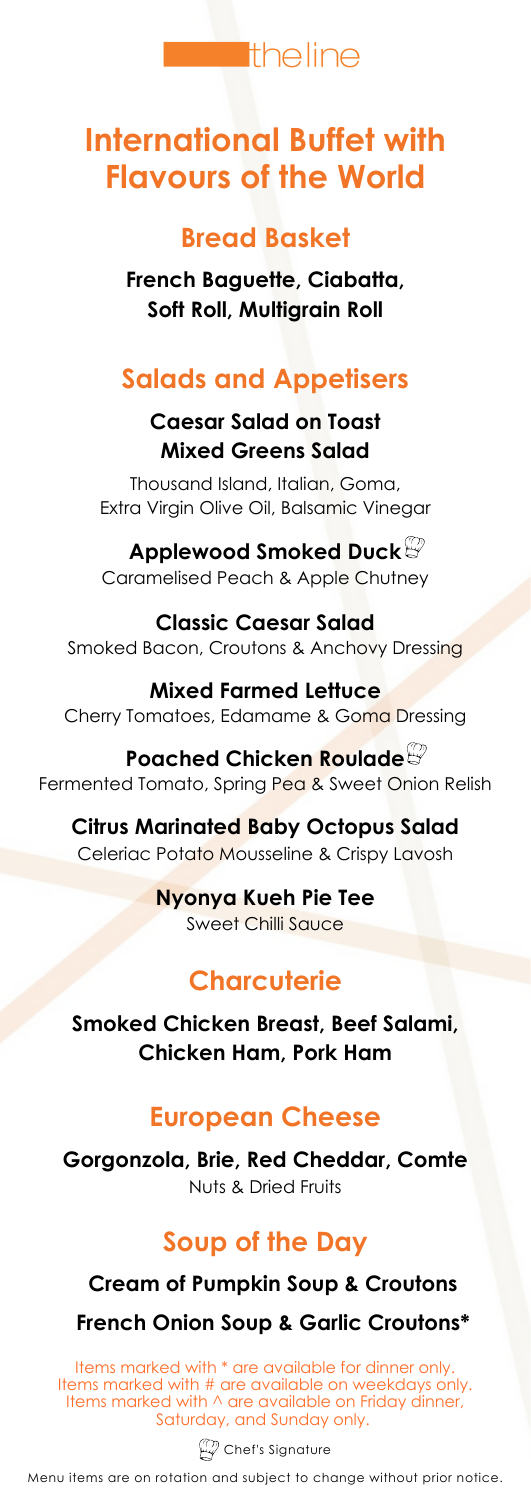### **Seafood Harvest**

**Seafood Platter** Snow Crab, Sea Prawn, Black Mussel, White Clam, Gong Gong

### **Japanese**

**Salmon Aburi Maki\***

**Salmon Sushi Aburi\***

**Tuna Poke Bowl\***

**Assorted Sushi & Maki**

**Chilled Soba Noodles**

**Assorted Sashimi** Tuna, Salmon, Tako

## **Western**

**Roasted Australian Angus Prime Rib Beef with Port Wine Sauce\***

**Salt–Crusted Norwegian Whole Salmon with Lemon Butter Sauce\***

**French-Style Poulet Roast Chicken**

**Roasted Crispy Pork Belly with Marjoram Sauce**

**Braised Beef Cheek Bourguignon**

**Mediterranean Pan-Seared Sea Bass & Garlic Bell Pepper Medley**

**Mashed Potatoes & Roasted Potatoes**

**Braised Savoury Cabbage with Cream Sauce & Crispy Bacon**

**Spaghetti Wagyu Beef Bolognese**

**Creamy Carbonara Penne & Cheese Sticks** Whole Parmesan, Parmigiano-Reggiano

#### **Condiments**

Dijon Mustard, Whole Grain Mustard, English Mustard, Horseradish

Items marked with \* are available for dinner only. Items marked with # are available on weekdays only. Items marked with  $\land$  are available on Friday dinner, Saturday, and Sunday only.

Menu items are on rotation and subject to change without prior notice.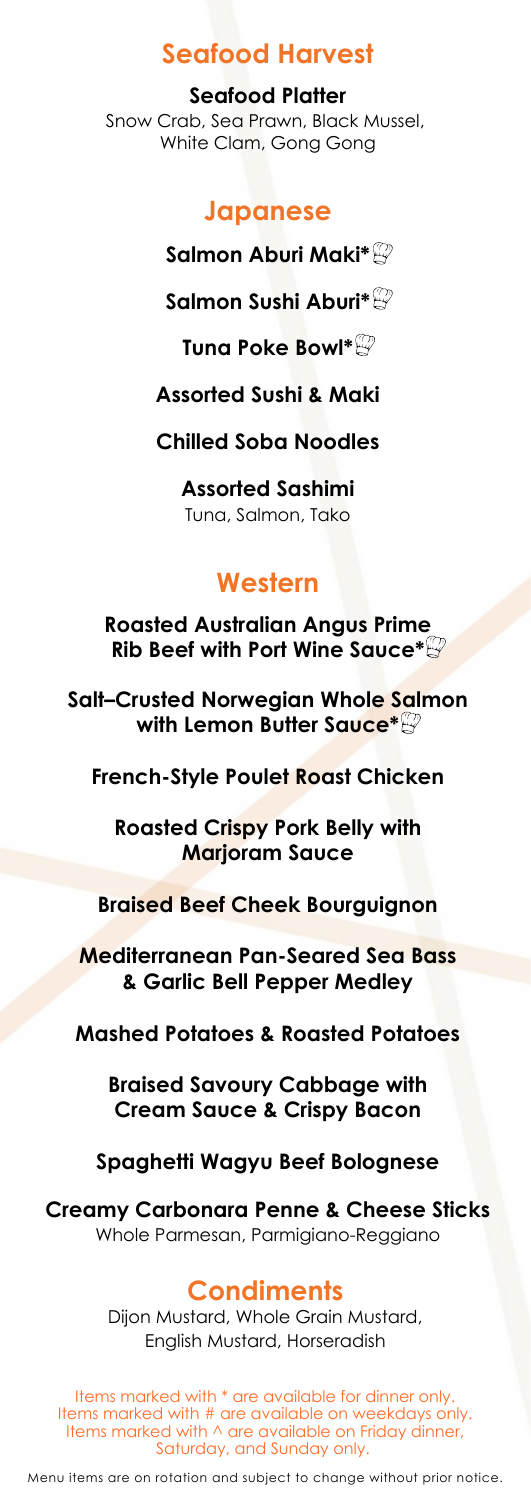## **Middle Eastern**

#### **Hummus Beiruti**

**Fatet Djej** Layered Chicken Platter

**Laban Emo** Lamb Shank with Warm Yogurt Soup

### **Arayes Kafta**

#### **Samke Terabouslsive**

Baked Seabass with Tahini Sauce, Pinenuts & Pita Chips

**Lamb Ouzi** Baked Lamb and Spiced Rice

### **Asian**

**Kiam Chai Soup** Salted Vegetable Duck Soup

### **Babi Pong Teh**

#### **Chap Chai**

#### **Nyonya Curry Chicken**

**Sambal Udang** Stir-Fried Prawn with Thick & Spicy Sambal Sauce

> **Ikan Bakar Sambal Hijau** Baked Fish with Sambal Hijau

**Belinjau Cracker & Sambal Oelek**

**Chicken & Beef Satay** Served with condiments

### **Noodles**

**Beef Noodles** In collaboration with acclaimed Wah Eng Beef Noodles

**Singapore Laksa**

#### **Roasts**

**Braised Soya Chicken Rice #**

**Crispy Pipa Duck^**

**Roasted Pork Belly**

#### **Roasted Duck**

Items marked with \* are available for dinner only. Items marked with # are available on weekdays only. Items marked with  $\land$  are available on Friday dinner, Saturday, and Sunday only.

Menu items are on rotation and subject to change without prior notice.